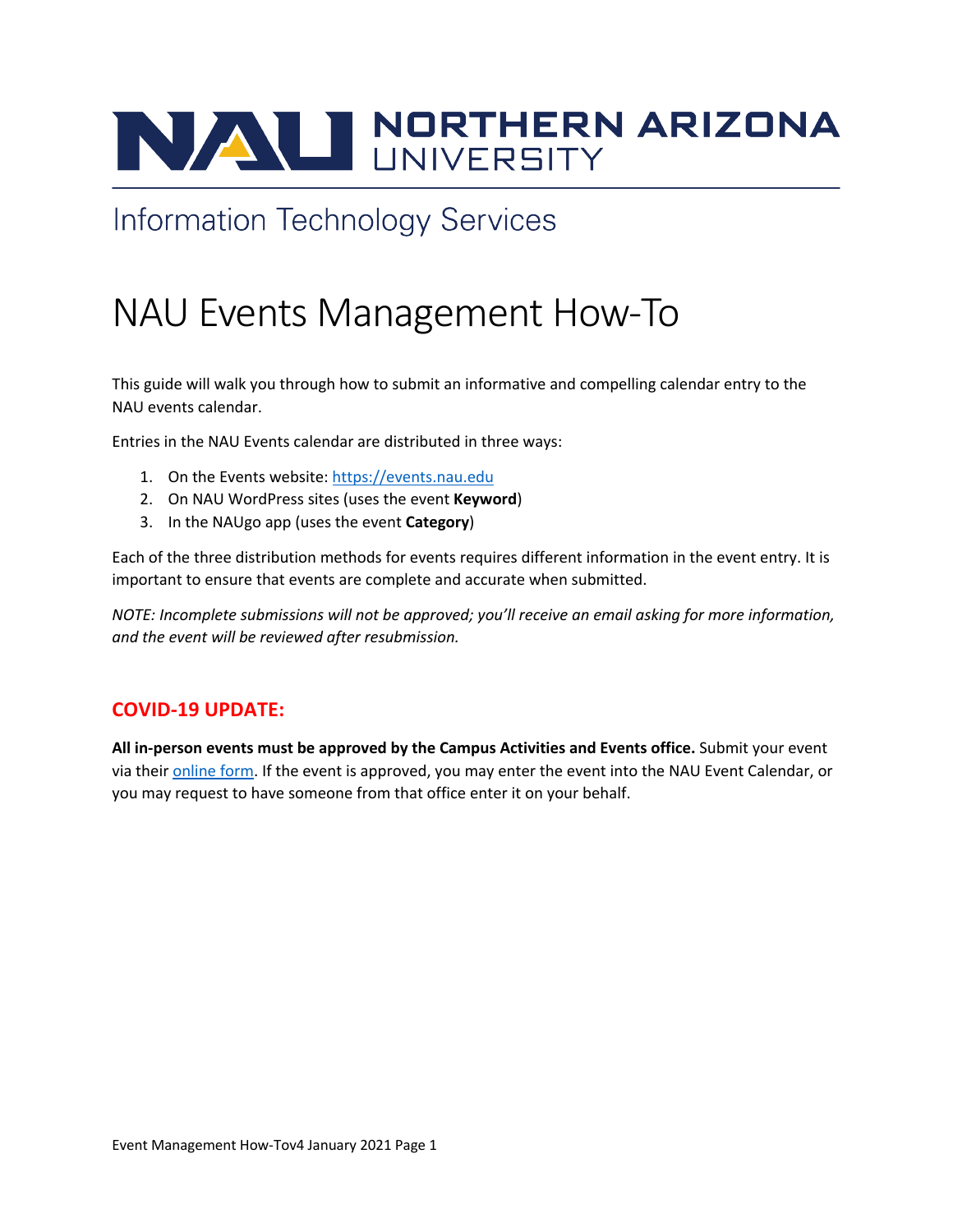# **Contents**

| Before You Start                                | 3              |
|-------------------------------------------------|----------------|
| How to Request Your Events Management Account   | 3              |
| Creating an Event                               | 3              |
| <b>Event Details</b>                            | 5              |
| <b>Event Name</b>                               | 5              |
| Summary                                         | 5              |
| <b>Full Description</b>                         | 5              |
| Location & Time                                 | 7              |
| Location                                        | $\overline{7}$ |
| Setting A Single Occurrence Event Date and Time | 8              |
| <b>Setting Recurrences</b>                      | 9              |
| Categories and Keywords                         | 12             |
| <b>Contact Information</b>                      | 13             |
| Pictures & Attachments                          | 14             |
| <b>Additional Event Information</b>             | 15             |
| Submitting the Event For Approval               | 15             |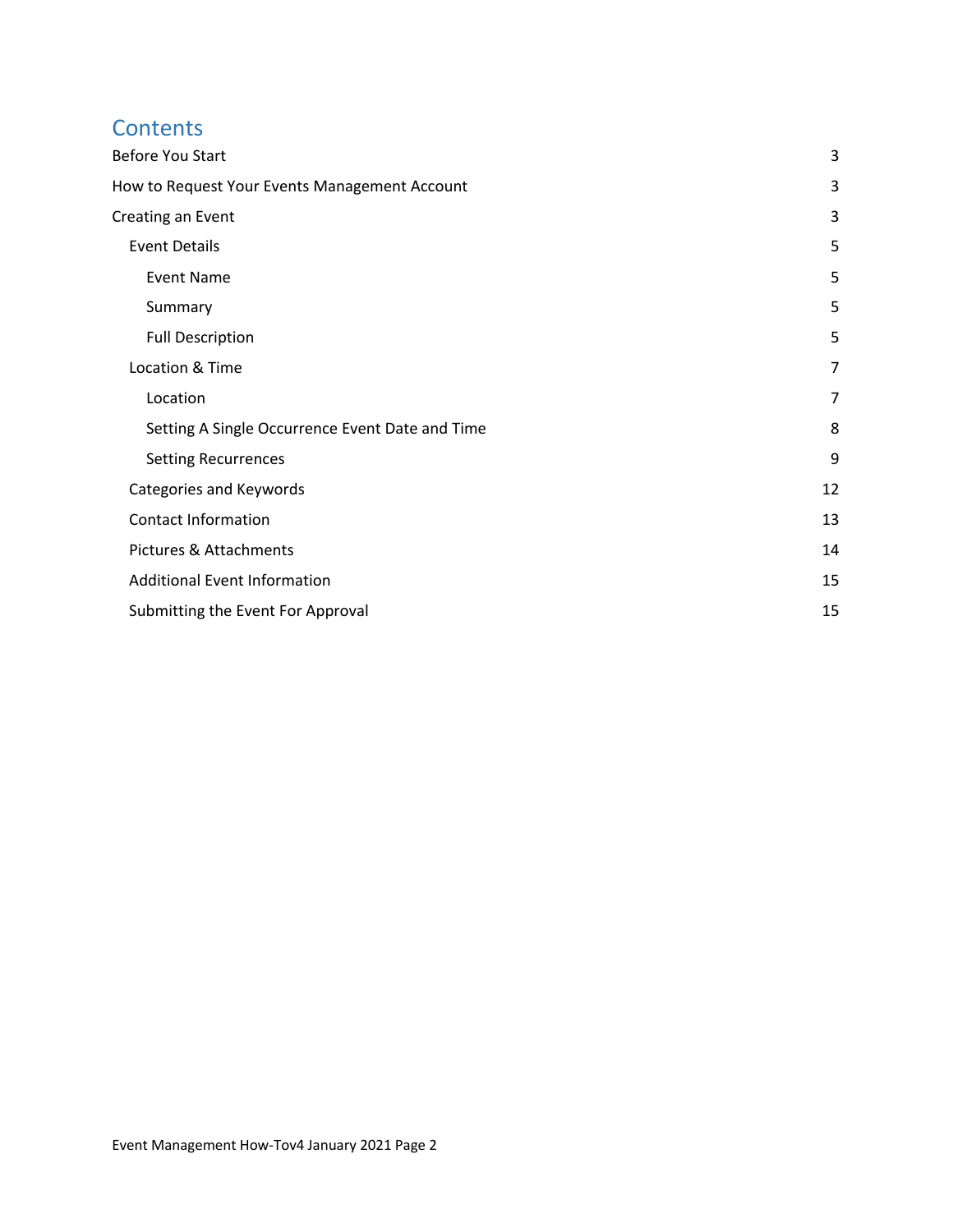# Before You Start

**Check the Events Calendar to make sure your event doesn't already exist.** We often see duplicate events that were entered by different departments. If it's already there, reach out to the Event Contact to arrange to add additional information, categories and/or keywords to the single event to make it work for both departments.

# How to Request Your Events Management Account

Request your NAU Event Manager account by completing online form on the Campus Events Operations & Support Team page.

You will be notified when your account is set up.

# Creating an Event

Log into https://events.nau.edu



Go back to the Menu and click "Manage"

| <b>NORTHERN ARIZONA WUNIVERSITY</b>                                                           |                  |                                                             |                           |
|-----------------------------------------------------------------------------------------------|------------------|-------------------------------------------------------------|---------------------------|
| <b>EVENTS CALENDAR</b>                                                                        |                  |                                                             |                           |
| <b>VIEW TYPE:</b><br>這<br>$\blacksquare$<br>雦<br><b>WEDNESDAY, FEBRUARY 13</b>                | <b>&lt; VIEW</b> | Calendar<br>Sian Ou<br>Manage<br><b>My Profile</b><br>Print | sı<br>F.<br>T١<br>Fι<br>Ğ |
| Ongoing since - Tuesday, January 15, 2019<br><b>IM Tournament Registration for Pickleball</b> |                  | Documentation                                               | Sı<br>R.<br>G             |

Hover over the left of the screen to enable the sidebar, then click "CREATE AN EVENT"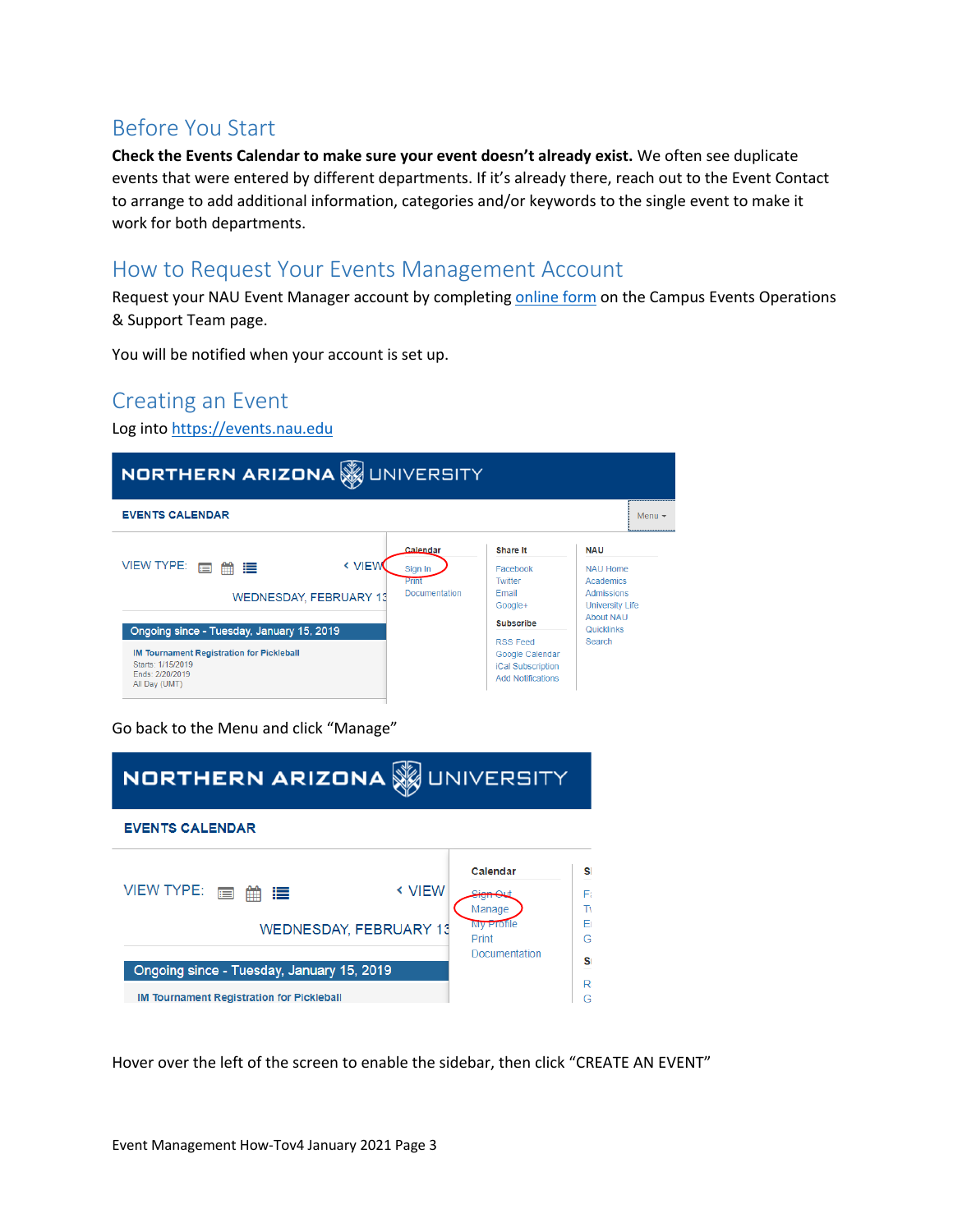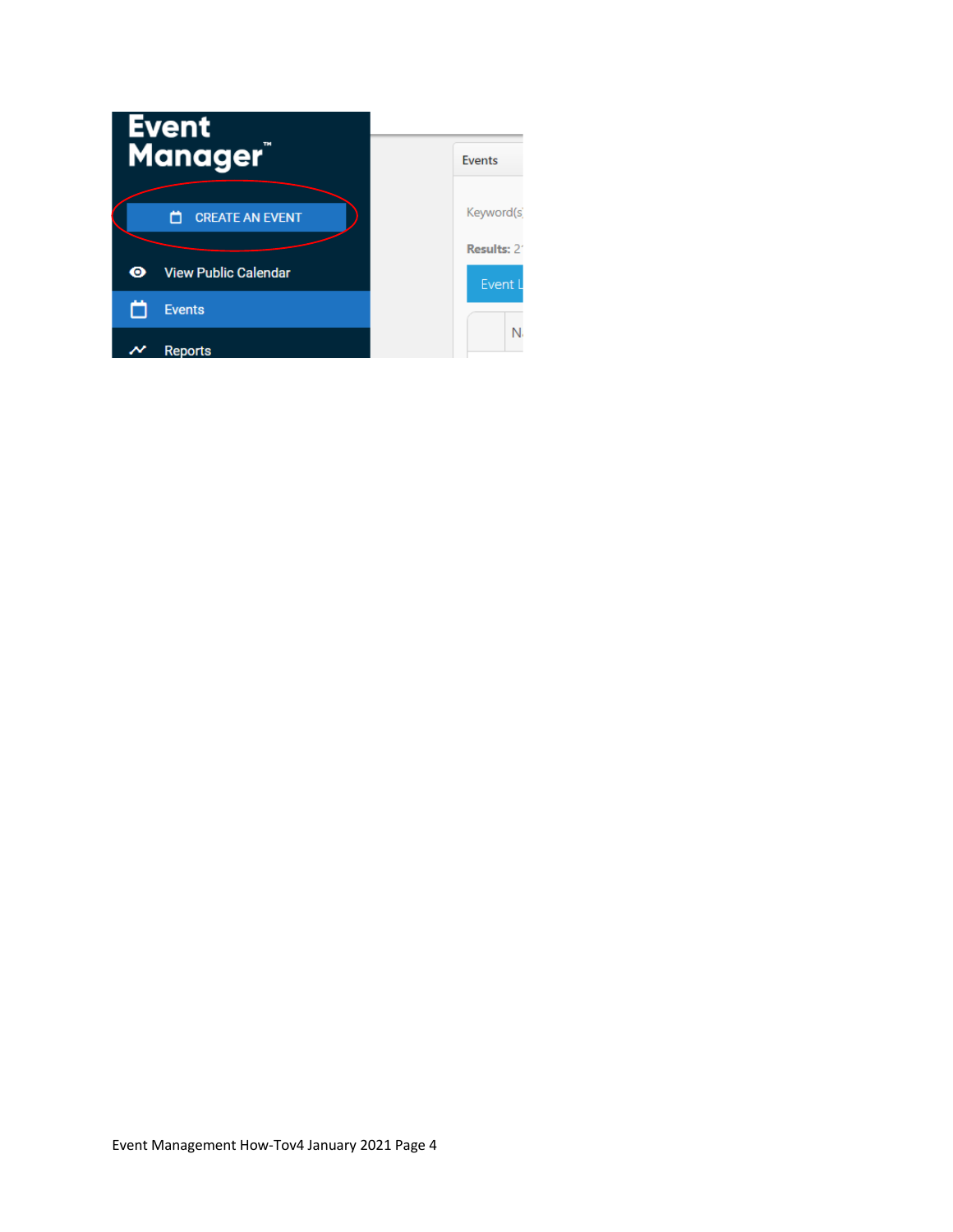#### Event Details

#### Event Name

Use an informative and compelling event title that accurately describes the event.

Bad: Spring Session II *(most people will not know what this means)* **Good:** Adult Open Swimming Spring Session II

#### Summary

The summary should be short and sweet and contain enough information that the viewer will understand the basic gist of the event.

#### Full Description

This is the place to enter **as many details as possible**. Include:

- A description of the event
- Who is presenting (f applicable), their credentials
- The intended audience (Students? Faculty? Staff? Community?)
- Cost and cost differences (Free for students? Cost for others?)
- A link to the event registration, or other relevant links.
- Link to virtual event

*See screenshot next page*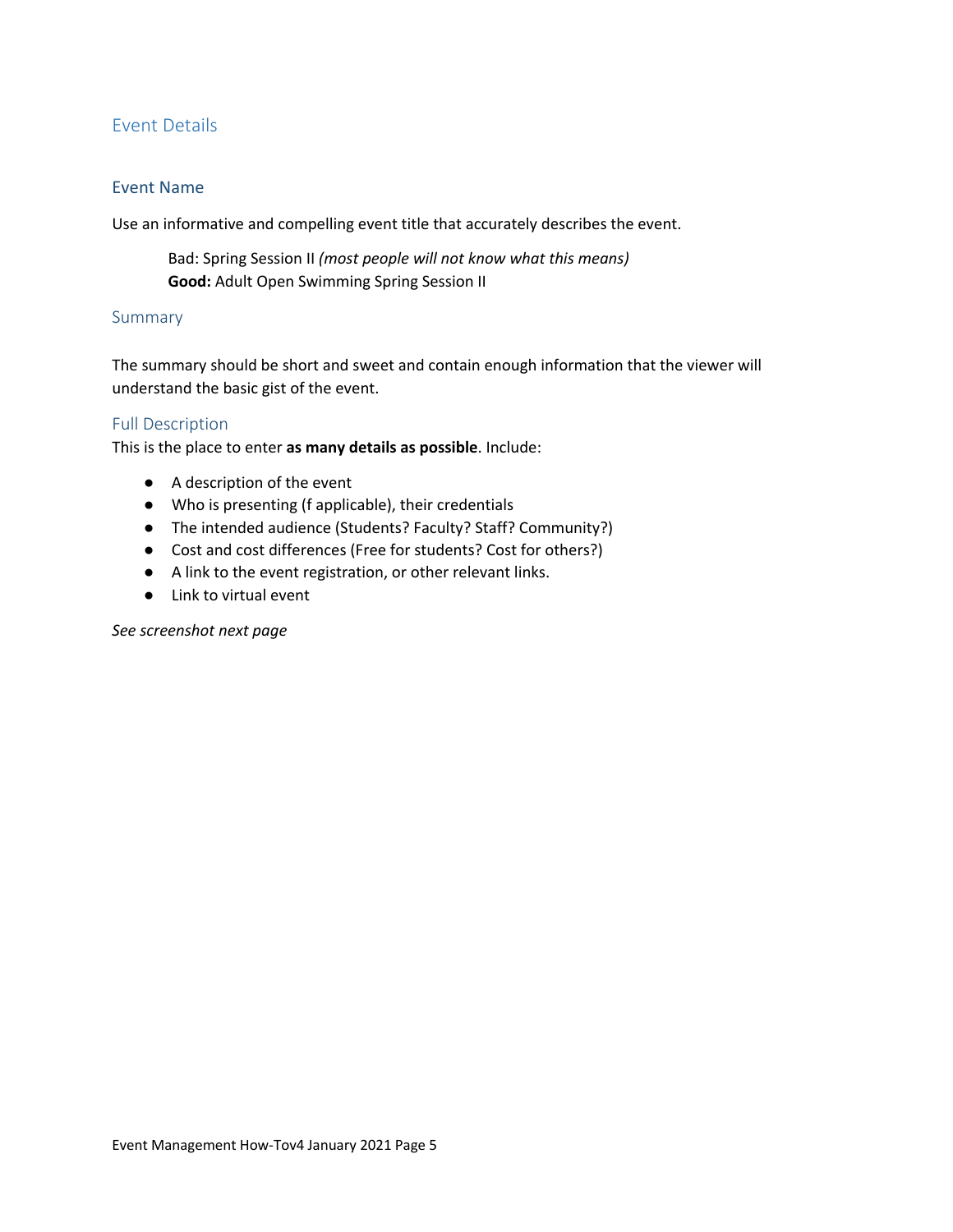| Event Name*                                                                                                                                                                                                          |            |         |        |     |                            |             |                           |   |                          |
|----------------------------------------------------------------------------------------------------------------------------------------------------------------------------------------------------------------------|------------|---------|--------|-----|----------------------------|-------------|---------------------------|---|--------------------------|
| Informative Event Title Goes Here                                                                                                                                                                                    |            |         |        |     |                            |             |                           |   |                          |
| Summary*                                                                                                                                                                                                             |            |         |        |     |                            |             |                           |   |                          |
| The summary should be short, sweet, and contain pertinent info. DO NOT INCLUDE ZOOM OR OTHER<br>LINKS IN THIS SECTION. Links will go into the next section, instead.                                                 |            |         |        |     |                            |             |                           |   |                          |
|                                                                                                                                                                                                                      |            |         |        |     |                            |             |                           |   |                          |
|                                                                                                                                                                                                                      |            |         |        |     |                            |             |                           |   | 139 characters remaining |
|                                                                                                                                                                                                                      |            |         |        |     |                            |             |                           |   |                          |
|                                                                                                                                                                                                                      |            |         |        |     |                            |             |                           |   |                          |
| Add a Full Description *<br>Full Description*<br>B <i>I</i> U <del>S</del>                                                                                                                                           | $A \times$ | 狂 法 しょう | Normal | . . | $\mathcal{T}_{\mathbf{x}}$ | ⊛           | Sans Serif                | ٠ |                          |
| Include as many details as possible about your event. For example: This Saturday's virtual<br>collaborative discussion is about the infamous Forrest Gump, the 1994 American comedy-drama<br>that starred Tom Hanks. |            |         |        |     |                            |             |                           |   |                          |
| The session will be available via Zoom.                                                                                                                                                                              |            |         |        |     |                            | format URLs | Use the hyperlink tool to |   |                          |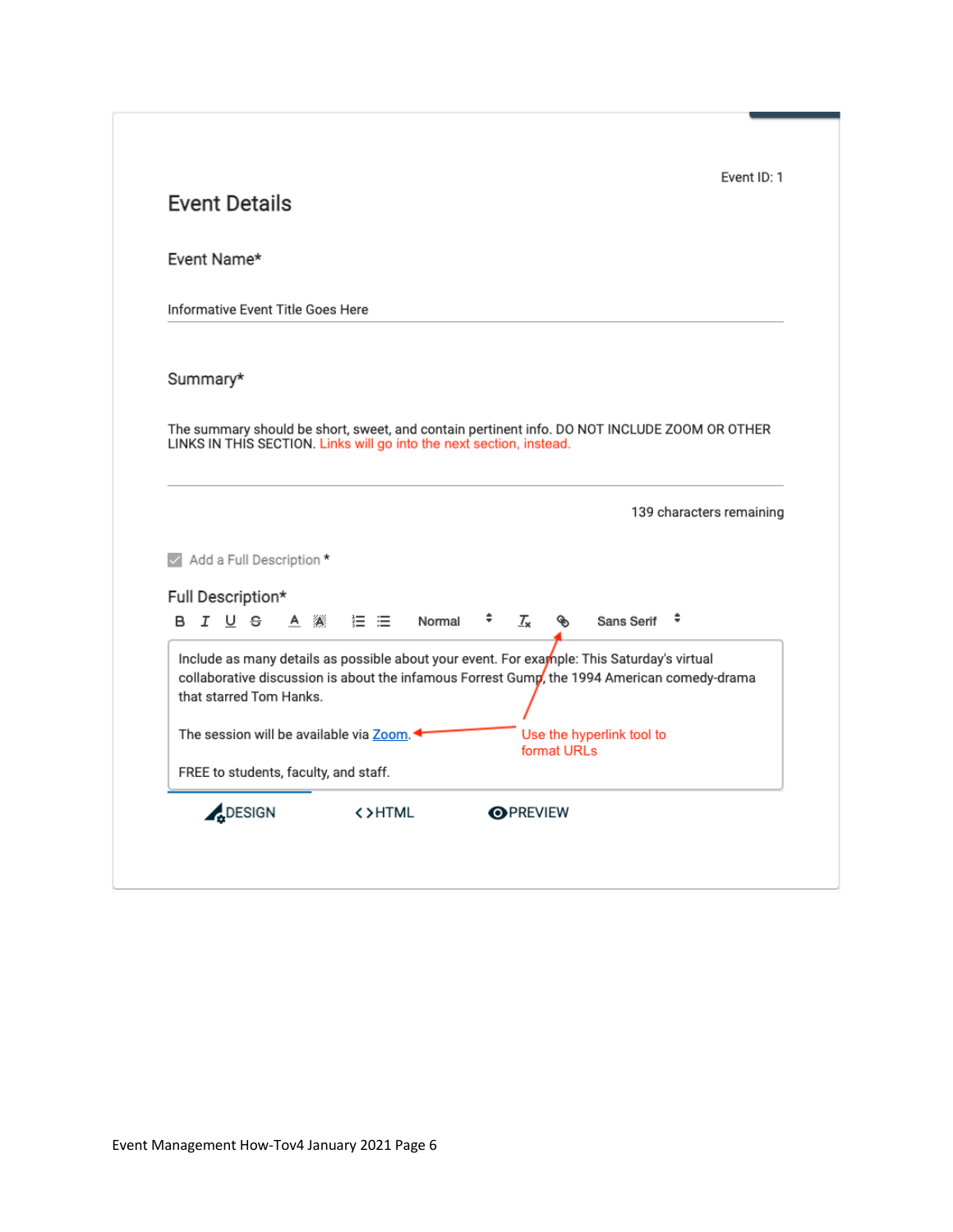#### Location & Time

#### Location

The search box makes it easy to find locations. You can also scroll through the list. All NAU buildings are in the list. If you are unable to find a location, use the +Add a Custom Location link (an example may be a specific off-campus location).

If the event is Online, be sure to select that option.

*Note: You'll be able to add room information later, if needed.* 

| <b>Location &amp; Time</b>                                                                                                          |                         |
|-------------------------------------------------------------------------------------------------------------------------------------|-------------------------|
| Location<br>$\checkmark$<br>Choose by<br>Search & Select Locations                                                                  |                         |
| Locations You've Selected:<br>Start typing to quickly find the<br>location in the list.<br>Q Start typing to search<br>$\checkmark$ | <b>LOCATION SEARCH</b>  |
| *Off Campus                                                                                                                         |                         |
| *Online                                                                                                                             |                         |
| 1899 Bar and Grill (3)                                                                                                              |                         |
| Academic Annex (23A)                                                                                                                | + Add a Custom Location |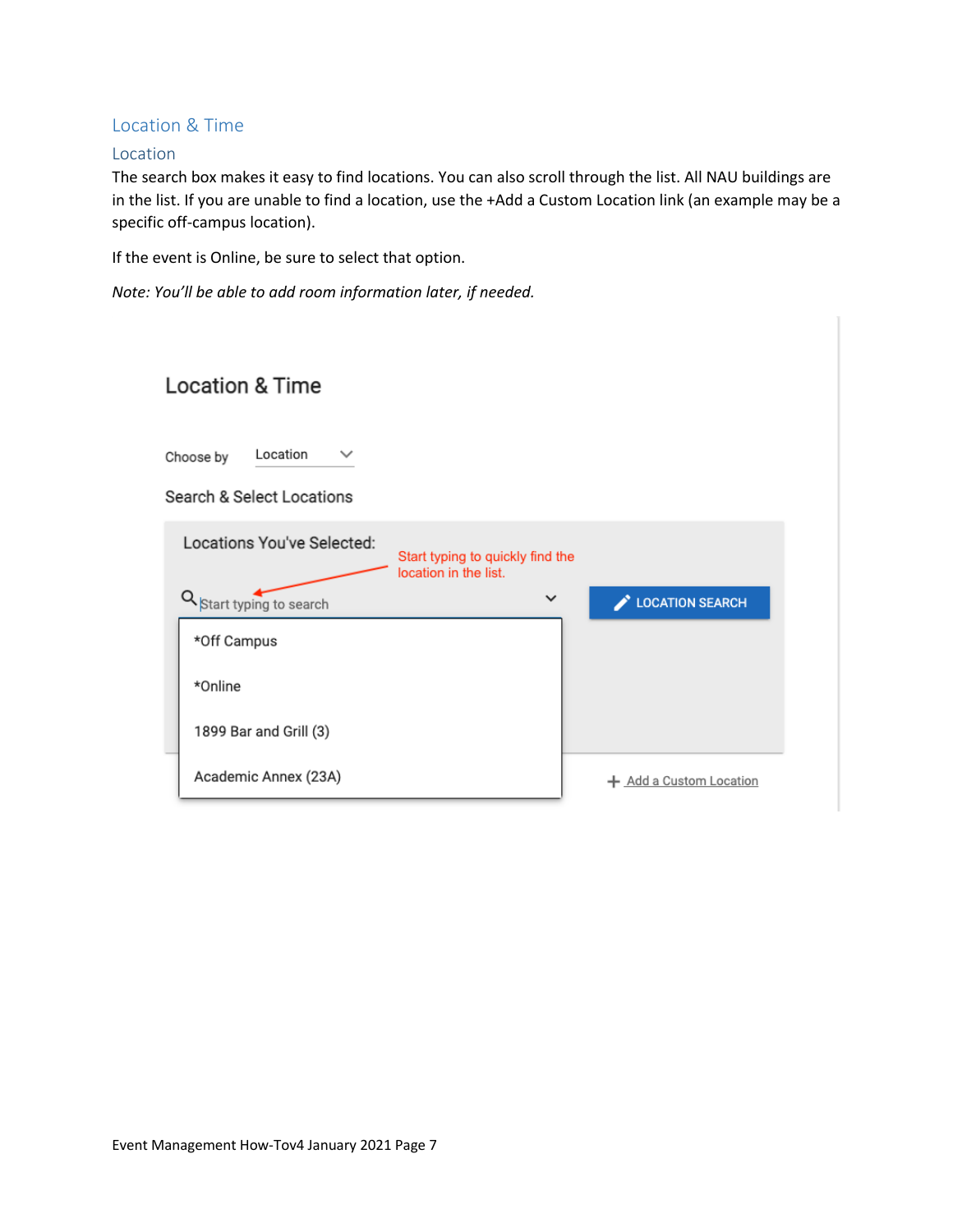#### Setting A Single Occurrence Event Date and Time

For an event that happens only once, select the date from the calendar. Click on the start time for the event. If necessary, use your cursor to drag the bottom of the event to the end time. *Don't worry if it overlaps with another event (it will say "Reserved").* You can also click on the event time to open a dialog box that allows you to enter the start and end times.





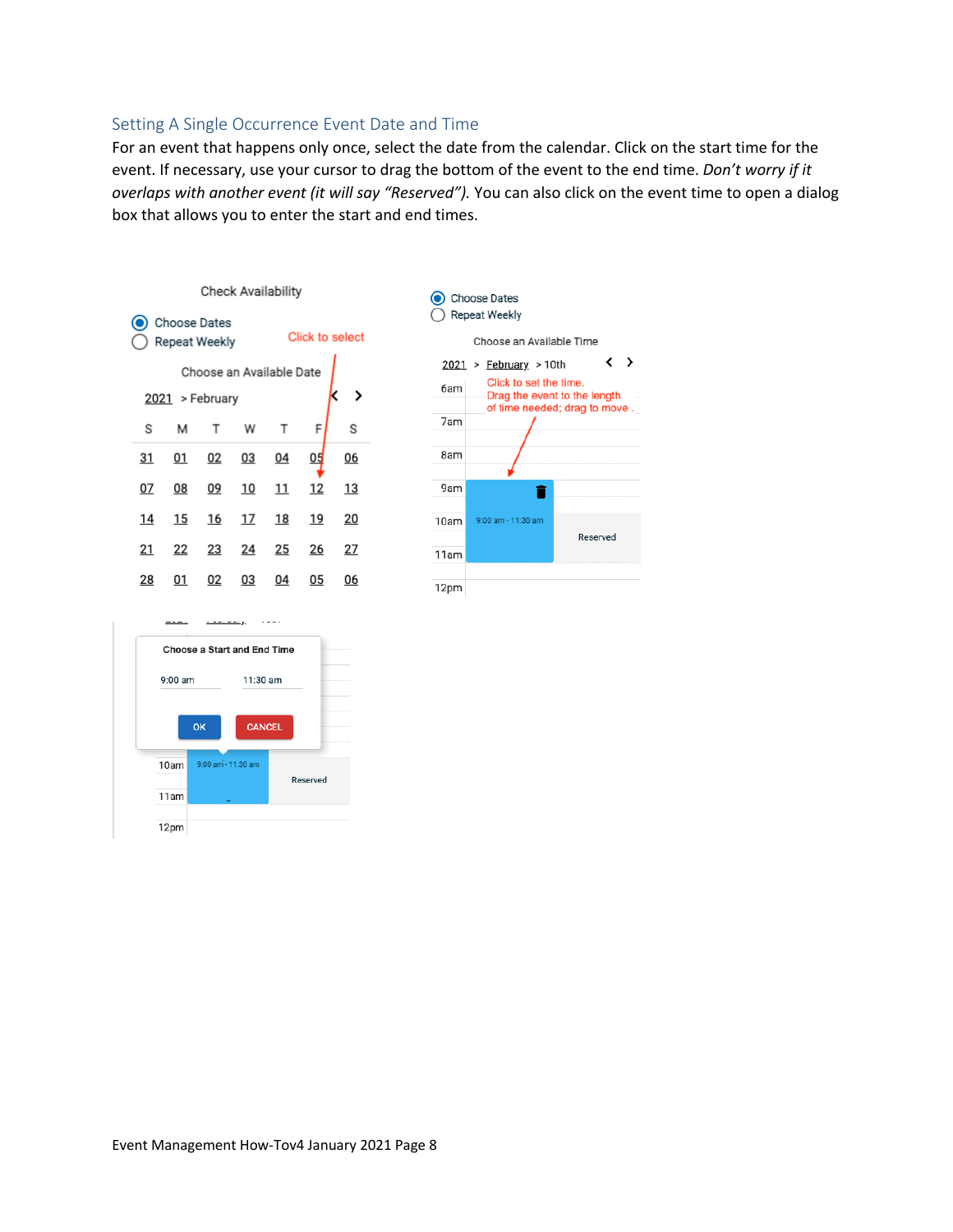#### Setting Recurrences

#### *Same time and day each week*

To repeat the same event at the **same time and on the same day each week**, choose "Repeat Weekly". Add the start and end dates and times for the event.

|                                                                            | Add a Custom Location<br>÷.                                                  |
|----------------------------------------------------------------------------|------------------------------------------------------------------------------|
| <b>Check Availability</b><br>Choose Dates                                  | This event repeats:<br>Weekly on Mo                                          |
| <b>Repeat Weekly</b><br>$\odot$<br>End:<br>Start:<br>10:00 am<br>$8:00$ am | This event will take place<br>weekly on the same day,<br>time, and location. |
| From: February 15, 2021 To:<br>February 19, 2021                           |                                                                              |
|                                                                            | Do not publish the end date/time<br>?                                        |
|                                                                            | Specify Publish Date/Times                                                   |

#### *Consecutive Dates*

Click Multiple Day Options to set up recurrences that are on consecutive dates.

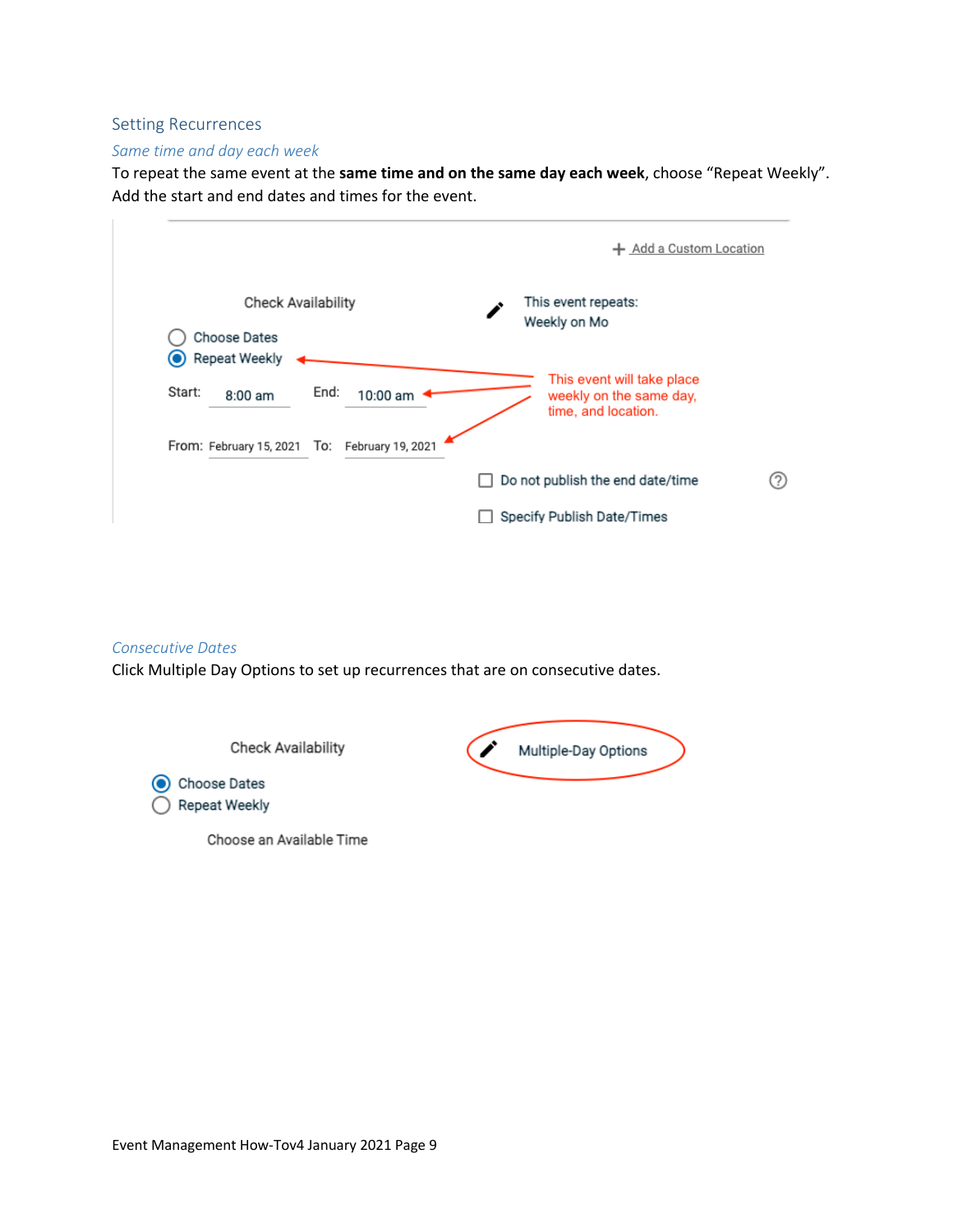The Mulitple-Day Options screen allows you to customize the event occurrences as desired. Be sure to click Save once you've made your selections.

| Multiple-Day Options                                         |                           |                  |    |                 |          |    |         |
|--------------------------------------------------------------|---------------------------|------------------|----|-----------------|----------|----|---------|
| <b>Consecutive Dates</b><br>Non-Consecutive Dates<br>$\odot$ |                           |                  |    |                 |          |    |         |
|                                                              | $\bf{O}$<br>Ends<br>After | 5<br>occurrences |    |                 |          |    |         |
| Day<br>$\checkmark$<br>1<br>Repeat every                     | On<br>۰                   | Feb. 8th, 2021   |    |                 |          |    |         |
|                                                              | Never<br>$\Box$           | ⊚                |    |                 |          |    |         |
| ⊚<br>Events in this Series                                   |                           |                  |    |                 |          |    |         |
| Allow unskipped conflicts.<br>ΙI                             |                           |                  |    |                 |          |    |         |
|                                                              | Feb. 10th, 2021           | 9:00 am          | to | Feb. 10th, 2021 | 11:30 am | in | *Online |
|                                                              | Feb. 11th, 2021           | 9:00 am          | to | Feb. 11th, 2021 | 11:30 am | in | *Online |
|                                                              | Feb. 12th, 2021           | 9:00 am          | to | Feb. 12th, 2021 | 11:30 am | in | *Online |
|                                                              | Feb. 13th, 2021           | 9:00 am          | to | Feb. 13th, 2021 | 11:30 am | in | *Online |
|                                                              | Feb. 14th, 2021           | 9:00 am          | to | Feb. 14th, 2021 | 11:30 am | in | *Online |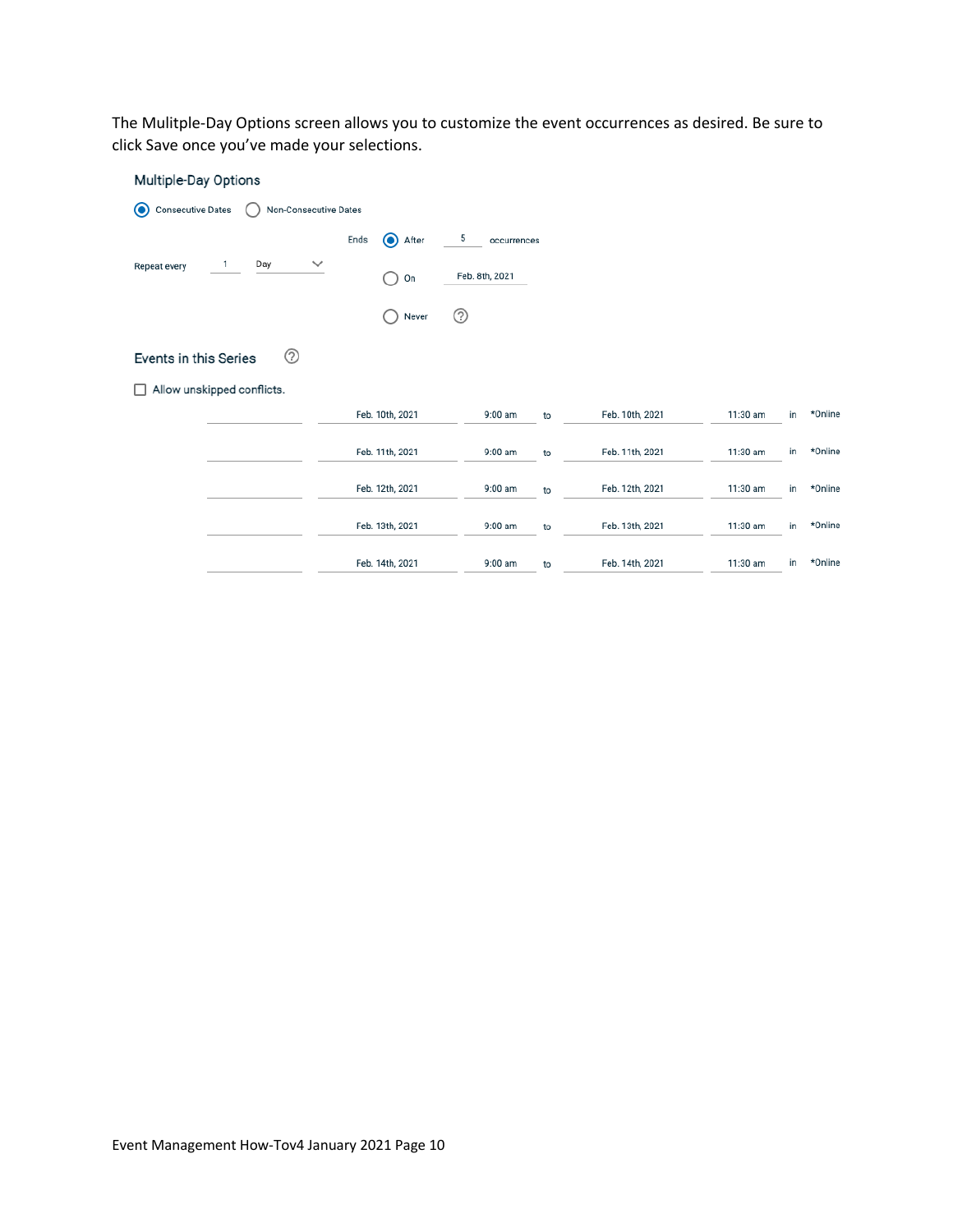#### *Non-Consecutive Dates*

Selecting **Non-Consecutive Dates** will allow you to select specific dates for your event. This should be used for events that happen during university working hours (for example, an art exhibit that is accessible during gallery hours).

New dates will be added to the list as you click on them. Adjust the start and end times as necessary, and click Save.

#### Multiple-Day Options





Note: To change event end dates use the table below.

#### ⊚ Events in this Series

#### $\Box$  Allow unskipped conflicts.

| Modified | fdafda | Feb. 10th, 2021 | $9:00$ am | to | Feb. 10th, 2021 | 11:30 am | in | *Online |
|----------|--------|-----------------|-----------|----|-----------------|----------|----|---------|
|          |        | Feb. 11th, 2021 | $9:00$ am | to | Feb. 11th, 2021 | 11:30 am | in | *Online |
|          |        | Feb. 12th, 2021 | $9:00$ am | to | Feb. 12th, 2021 | 11:30 am | in | *Online |
|          |        | Feb. 13th, 2021 | $9:00$ am | to | Feb. 13th, 2021 | 11:30 am | in | *Online |
|          |        | Feb. 14th, 2021 | $9:00$ am | to | Feb. 14th, 2021 | 11:30 am | in | *Online |
|          |        | Feb. 25th, 2021 | $9:00$ am | to | Feb. 25th, 2021 | 11:30 am | in | *Online |
|          |        | Feb. 26th, 2021 | $9:00$ am | to | Feb. 26th, 2021 | 11:30 am | in | *Online |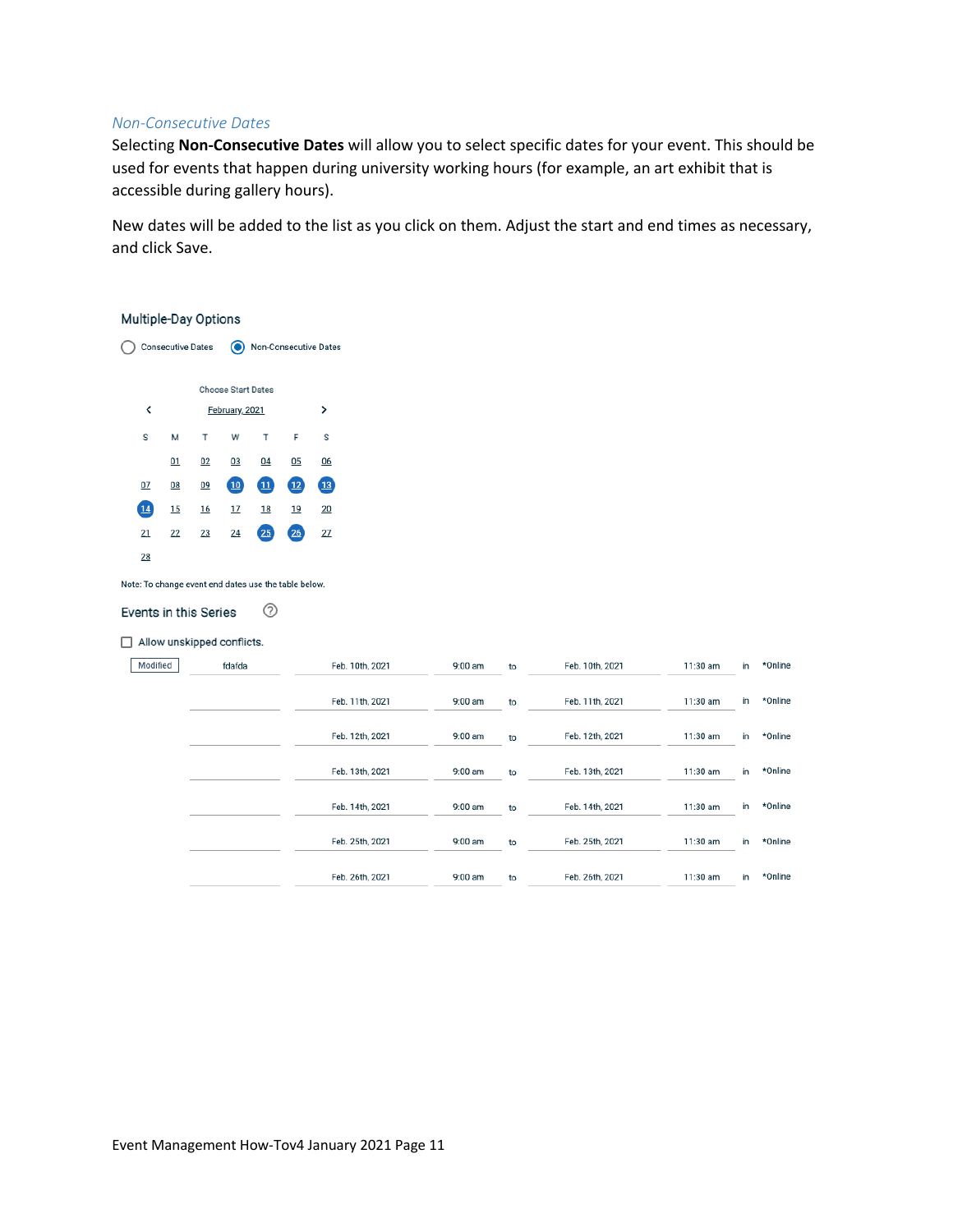#### Categories and Keywords

**At least one category is required for every event.** Keywords are optional but recommended. Categories and keywords are key to ensuring your event shows up correctly on your WordPress site and in the NAU*go* app.

You may select multiple categories. Browse through and select those that best match your event. Most fall under Departments & Organizations.

Note: Categories are used by the NAU*go* app.

Keywords are important for searching and they are used by WordPress pages. You may enter multiple keywords. If your department or organization WordPress site pulls events onto web pages, be sure to use the correct keyword (this is determined by the department and is often the department name or another keyword that won't be used by other sites; it must be unique)

Start typing the category you want to find to filter the list.

| Categories & Keywords    |                                                                  |              |
|--------------------------|------------------------------------------------------------------|--------------|
| Category *               |                                                                  |              |
| Q prof                   |                                                                  | $\checkmark$ |
| Professional Development |                                                                  |              |
|                          | Keywords<br>Type a keyword (e.g. Home, Away, etc.) and hit Enter |              |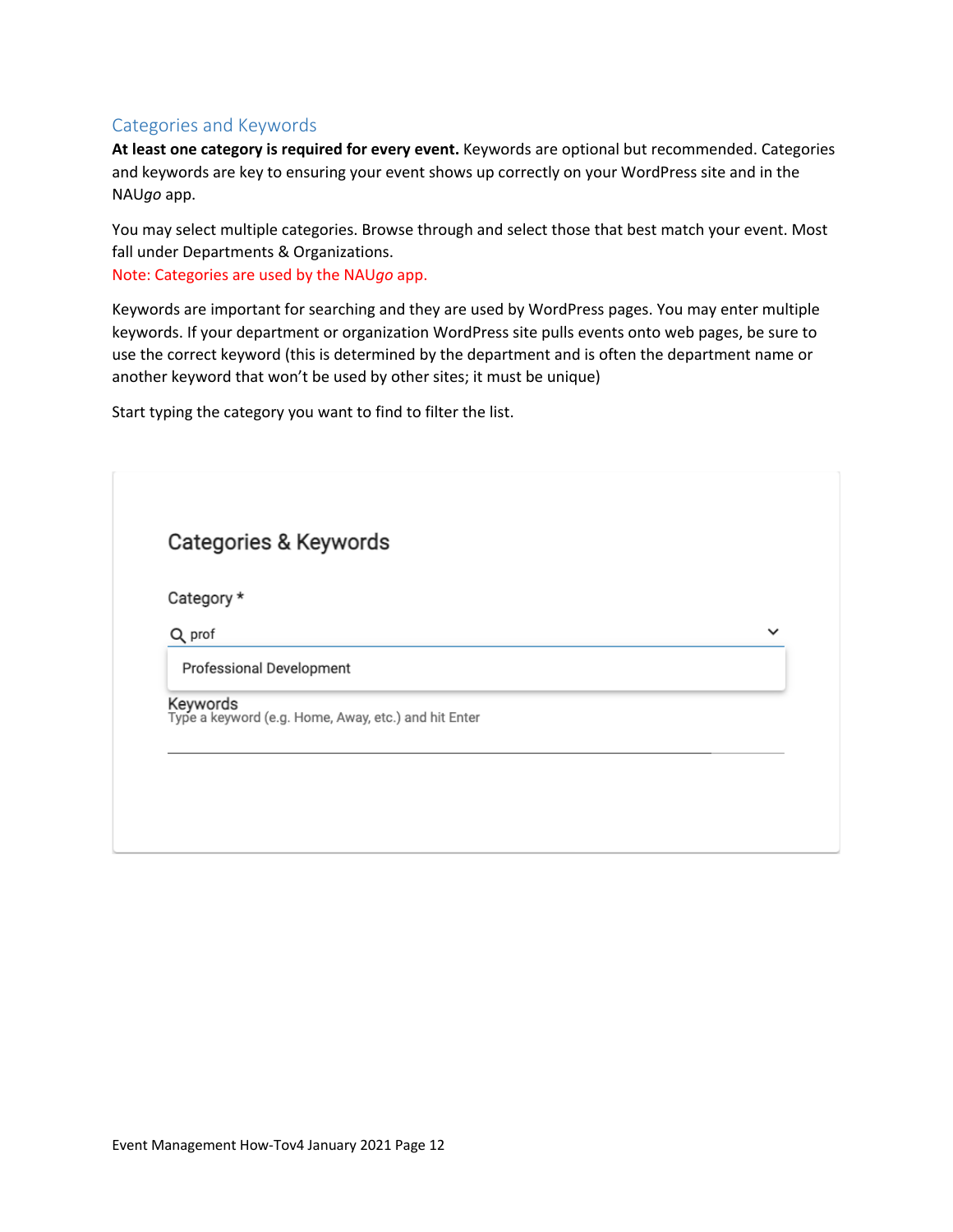## Contact Information

Complete the contact section. A name and email address are required; phone number is optional.

| Full Name*             |           |  |
|------------------------|-----------|--|
| John Smith             |           |  |
|                        |           |  |
| Phone                  | Extension |  |
| $(555) 555-5555$       | 817       |  |
| Email*                 |           |  |
| yourdepartment@nau.edu |           |  |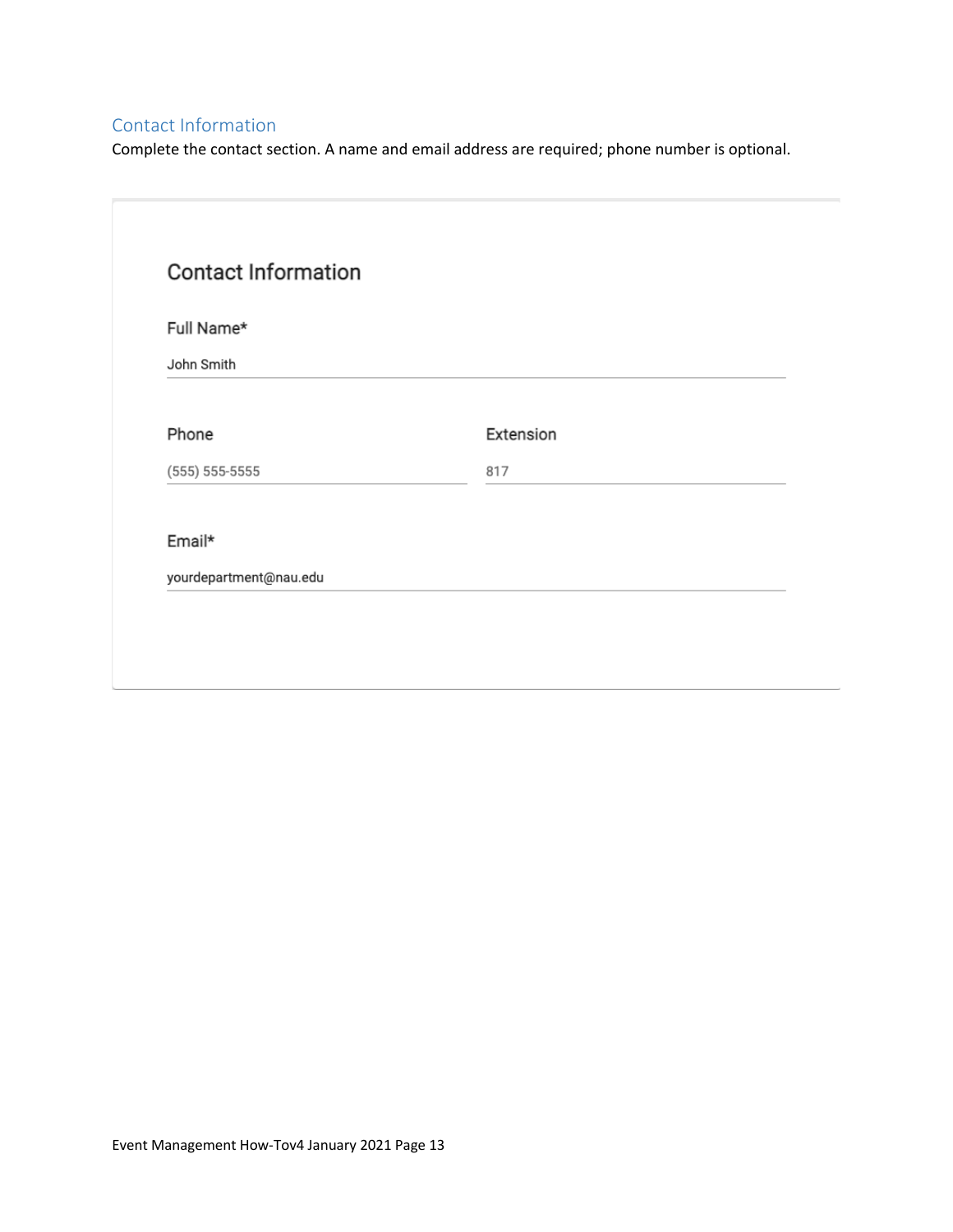#### Pictures & Attachments

You may add images and attachments for your event. Recommended image size is **800px** wide, in **JPG** format, and smaller than **3 MB; 10MB** is the maximum size.

Click the Upload button and browse to the picture or attachment.